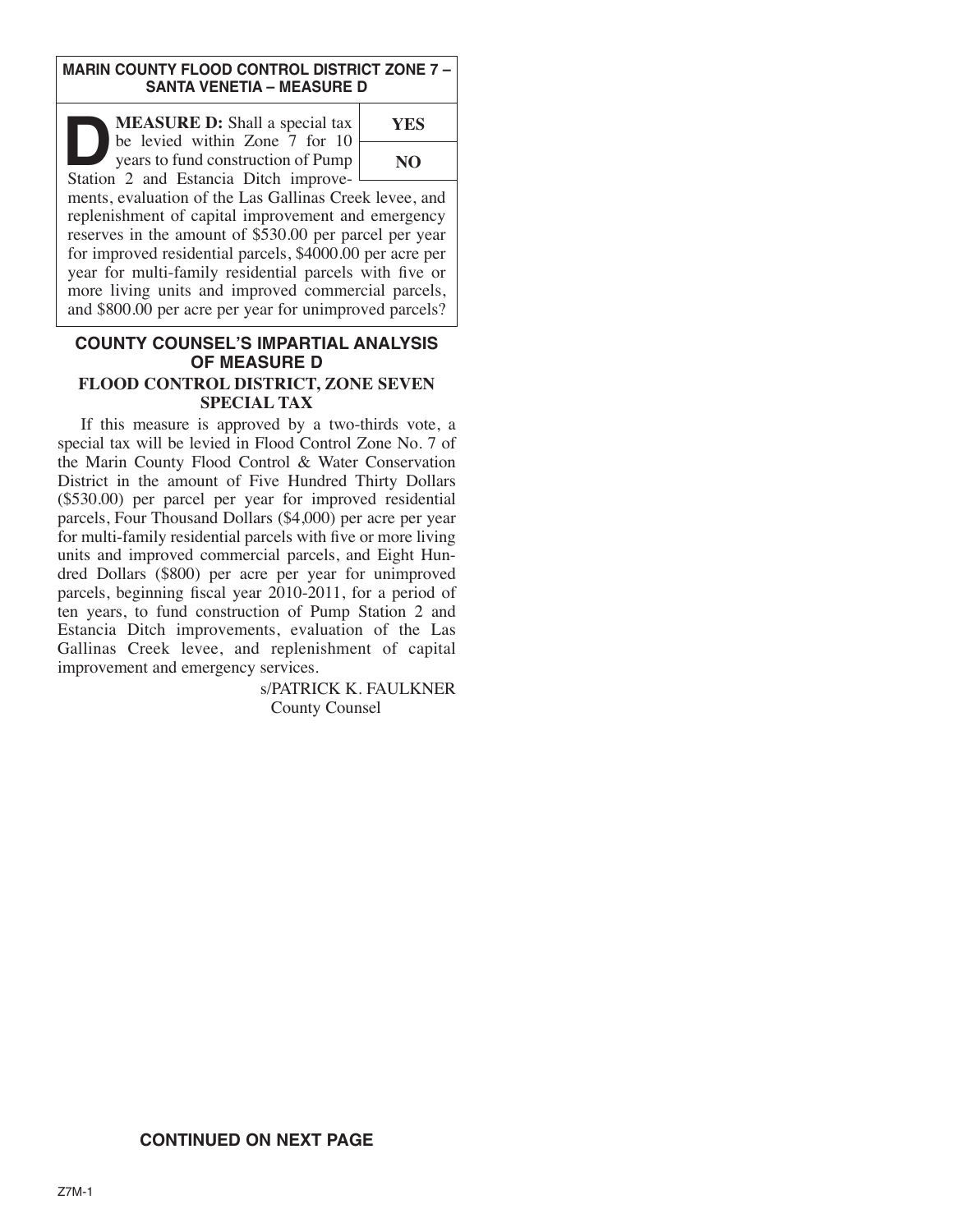## **ARGUMENT IN FAVOR OF MEASURE D**

Most of Santa Venetia lies below sea level. Because of this, stormwater needs to be pumped over our levees into Las Gallinas Creek and bay tidewaters need to be prevented from breaching our levees and entering our neighborhood.

A well-functioning system of levees and pumps is critical to keeping floodwaters out of our homes. Santa Venetia's system of levees and pumps requires additional work to meet an acceptable level of flood protection. As this system stands today, our homes are vulnerable to the possibility of flooding.

Funds for routine maintenance and repairs of our flood control system are collected through our annual property taxes, but these funds are insufficient for major repair and/or replacement projects of this vital system. Therefore, it is necessary to supplement current funding to make urgently needed improvements. If passed, Measure D will make that possible through a supplemental tax.

The Flood Zone 7 Advisory Board held public meetings to review county engineering studies and has identified three high priority projects for flood protection:

- Pump Station #2 is over 40 years old, undersized, serves one of the largest drainage areas of Santa Venetia, and is at the end of its useful life. Because of this, there is the potential for stormwater to back up in street drains and cause flooding.
- Estancia Ditch collects stormwater and directs it to Pump Station #5. The ditch does not effectively drain to the pump station, causing localized flooding during heavy storms. Proposed ditch improvements would triple its drainage capacity.
- The Las Gallinas Creek levee protects Santa Venetia from overflowing tidewaters. Portions of the levee are deteriorating. Significant county and federal funds have already been spent for preliminary levee studies. Additional Flood Zone 7 funding is needed to continue our eligibility to receive more matching federal funds.

### **Your YES vote will help provide the funds to meet our flood control needs.**

KEEP SANTA VENETIA SAFE AND DRY s/JEFFREY KRUPNICK Chairperson, Flood Zone 7 Advisory Board s/MICHAEL PERANI Vice Chairperson, Flood Zone 7 Advisory Board s/DENISE BLADES Member, Flood Zone 7 Advisory Board s/EVAN MARKS Member, Flood Zone 7 Advisory Board s/TIMOTHY R. RIBBLE Member, Flood Zone 7 Advisory Board

## **REBUTTAL TO ARGUMENT IN FAVOR OF MEASURE D**

This \$530 tax is four times what Ross Valley parcels pay for a watershed solution that includes habitat restoration and flood protection.

Closely reading the actual tax language reveals that money would be collected for "reserves" that can be spent by bureau crats for unspecified projects with virtually no accountability. The stated projects, which may never be completed, do not provide a comprehensive solution for Santa Venetia.

- $\sqrt{}$  During the rainy season, the County litters Santa Venetia with portable pumps that must be manually started, often by residents, to keep our community dry. Efficient, small footprint automated pumps must be strategically installed before we overspend to replace Pump Station #2.
- $\sqrt{T}$  The Estancia Ditch proposal is based on questionable and preliminary engineering. Worse, this scheme imposes a double tax on Zone 7 residents for road and drain improvements. We are entitled to the same tax funding for road and drain work that the County devotes to the rest of Marin.
- $\sqrt{x}$  After several years, inexplicable delays and \$600,0000 spent on studies, there are no solid plans for Las Gallinas levee improvements. Yet Measure D seeks another  $$1,000,000$  for evaluation. How much longer are we supposed to study when the County routinely rebuilds levees all over Marin for far less than they have already spent looking at ours? We can't afford more paralysis by analysis.

Measure D will burden Santa Venetia with a tax that robs the community of money that should be spent for a comprehensive, watershed solution.

Vote NO on Measure D

## s/ROBERT DOBRIN

Former Santa Venetia Zone-7 Advisory Board Member s/MARY FELLER

Former Santa Venetia Zone-7 Advisory Board Member s/ART REICHERT

Former Santa Venetia Zone-7 Advisory Board Member s/ELLEN STEIN

Santa Venetia Resident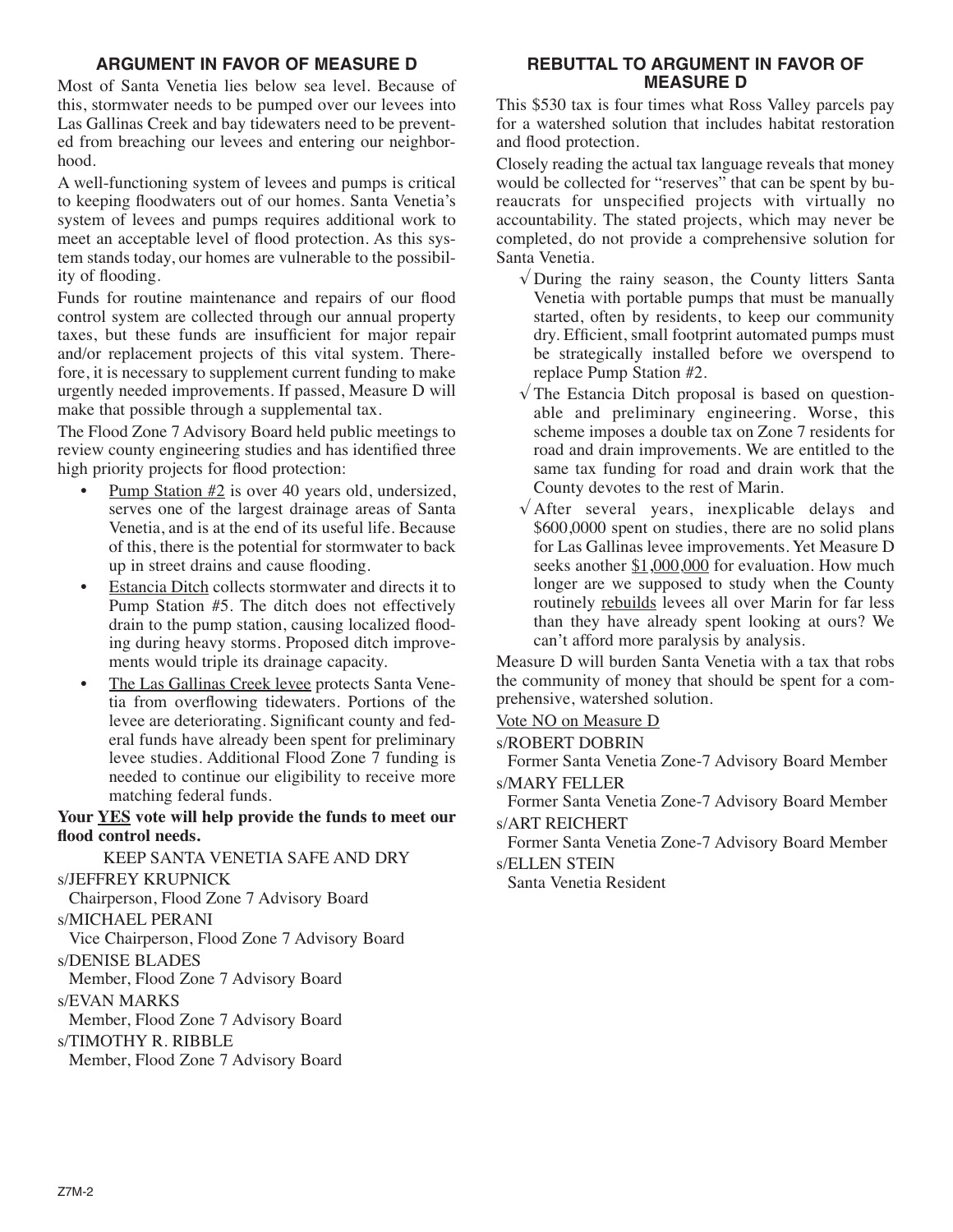## **ARGUMENT AGAINST MEASURE D**

If Measure D passes, homeowners will pay \$530 per parcel annually for narrowly defined flood control projects – more than four times the \$125 average each parcel in Ross Valley pays for an integrated watershed approach that includes flood control and habitat restoration. Measure D represents flawed policies of the past.

# **Measure D is not the right tax.**

We support an integrated watershed approach to flood protection for Santa Venetia that emphasizes natural waterways so the built and natural environments can thrive in harmony. Historically, Santa Venetia flood control efforts have focused on too narrow goals. Measure D is more of the same.

The best, post-Katrina, thinking advances a sustainable approach to flood protection. We must rehabilitate the natural network of waterways, ponds and aquifers rather than continuing to embrace failed 1950s policies of artificially engineered solutions. It's better to prevent, absorb and conserve hillside runoff rather than pump it away at great expense during a storm. Many of your neighbors advocated a watershed solution at dozens of meetings including those that put this flawed tax on the ballot. Instead, Measure D earmarks \$1,000,000 of your tax dollars – following \$600,000 tax dollars already spent – on a levee study that narrowly focuses on a single element of the flood control system. And this tax does not fund, nor does it guarantee, actual physical improvement to the levee.

Marin County embraces the wisdom of a watershed approach for Ross Valley, yet they have effectively abandoned such a plan for our own Las Gallinas watershed.

# **We need a watershed tax, not this one.**

We need a system where all components provide a 100year level of flood protection that keeps our environment healthy.

Your NO vote on Measure D paves the way for a modern, watershed approach to flood control.

s/ROBERT DOBRIN

Former Santa Venetia Zone-7 Advisory Board Member s/MARY FELLER

Former Santa Venetia Zone-7 Advisory Board Member s/ART REICHERT

Former Santa Venetia Zone-7 Advisory Board Member s/ELLEN STEIN

Santa Venetia Resident

## **REBUTTAL TO ARGUMENT AGAINST MEASURE D**

# **Consider these facts:**

- In 1962, Flood Zone 7 was formed to address tidal waters repeatedly flooding Santa Venetia. Levees were built to protect the community from tidal waters and pump stations were built to pump stormwater runoff over the levees. Without healthy levees and fully operational pump stations Santa Venetia would flood.
- Large drains were also built to collect hillside runoff and send it via underground pipes directly to Las Gallinas Creek, bypassing street drains and pump stations – which handle local runoff only.
- Measure D earmarks \$1,000,000 towards the levee study because we *must* spend local dollars to get matching federal dollars. Already, over \$300,000 of county and over \$400,000 of federal funds have been allocated towards this study.
- Flood taxes in Ross Valley: **15,000<sup>±</sup>** parcels for **20 years** v. Santa Venetia's **800**- parcels for **10 years**.

We share Mr. Dobrin and company's vision for Santa Venetia that includes a restored Gallinas Creek watershed. protection from 100-year flood conditions, reduction or elimination of exorbitant flood insurance premiums, and infrastructure solutions that respect the integrity of our natural resources and our neighborhood.

Our views differ regarding our responsibility to maintain and improve the levees and pumps that have kept Santa Venetia dry for almost three decades.

We believe that responsible stewardship of our watershed and maintenance of existing flood control infrastructure are not mutually exclusive goals.

We believe the wisest course forward for Santa Venetia is a path that incorporates the best of both approaches. Your yes vote on Measure D will set us on that path.

s/MICHAEL PERANI

Vice Chairperson, Flood Zone 7 Advisory Board s/DENISE BLADES

Member, Flood Zone 7 Advisory Board